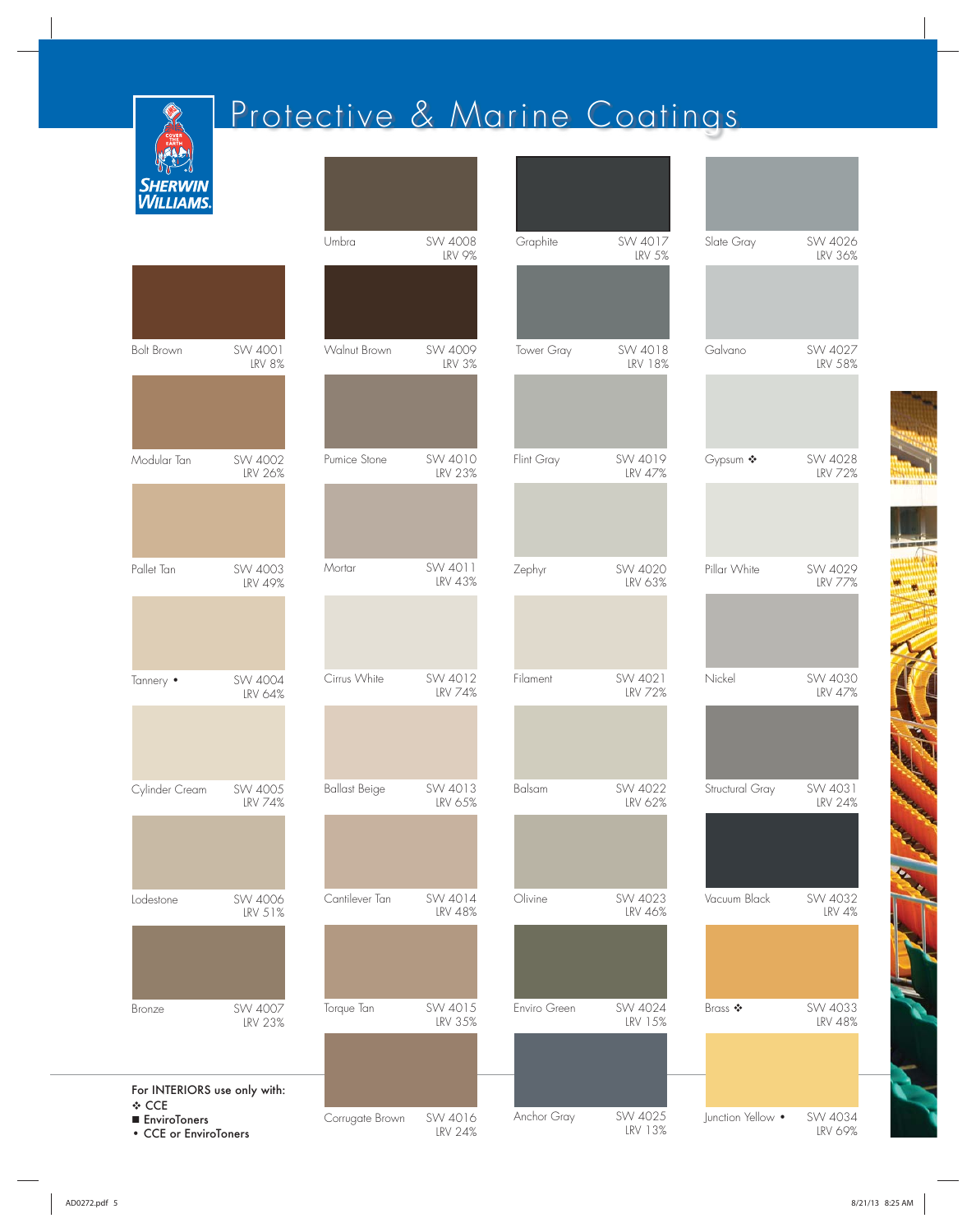| Carousel Coral | SW 4046<br>LRV 53%       | Polymer Blue   | SW 4055<br>LRV 33%  |
|----------------|--------------------------|----------------|---------------------|
|                |                          |                |                     |
| Firedust       | SW 4047<br>LRV 30%       | Blueprint      | SW 4056<br>LRV 6%   |
|                |                          |                |                     |
| Mason Brick    | SW 4048<br><b>LRV 8%</b> | Toggle Teal    | SW 4057<br>LRV 28%  |
|                |                          |                |                     |
| Camshaft       | SW 4049<br>LRV 12%       | Current        | SW 4058<br>LRV 67%  |
|                |                          |                |                     |
| Voltage Violet | SW 4050<br>LRV 36%       | Conductor Blue | SW 4059<br>LRV 31%  |
|                |                          |                |                     |
| Khombus        | SW 4051<br>LRV 56%       | Ott Shore      | SVV 4060<br>LRV 50% |
|                |                          |                |                     |
| Argent         | SW 4052<br>LRV 71%       | Hydro Blue     | SW 4061<br>LRV 74%  |
|                |                          |                |                     |
| Cool Blue      | SW 4053<br>LRV 69%       | Spillway       | SW 4062<br>LRV 60%  |
|                |                          |                |                     |
|                |                          |                |                     |
| Basin          | SW 4054<br>LRV 51%       | Robotic Blue   | SW 4063<br>LRV 31%  |

| Silica               | SW 4037<br>LRV 59%        |  |
|----------------------|---------------------------|--|
|                      |                           |  |
| Copperplate          | SW 4038<br>LRV 31%        |  |
|                      |                           |  |
| Thermal Orange       | SW 4039<br>LRV 18%        |  |
|                      |                           |  |
| Deck Red             | SW 4040<br><b>LRV 8%</b>  |  |
|                      |                           |  |
| Precision Plum       | SW 4041<br>LRV 15%        |  |
|                      |                           |  |
| Magnetic Mauve       | SW 4042<br><b>LRV 29%</b> |  |
|                      |                           |  |
| <b>Bearing Taupe</b> | SW 4043<br>LRV 50%        |  |
|                      |                           |  |
| Quartzite            | SW 4044<br>LRV 67%        |  |
|                      |                           |  |
|                      |                           |  |

Ceramic Buff

SW 4045<br>LRV 73%

| Optic Yellow | SW 4035<br><b>IRV 76%</b>     |
|--------------|-------------------------------|
|              |                               |
| Mill Ivory • | SW 4036<br>$1 N / \Omega 30/$ |